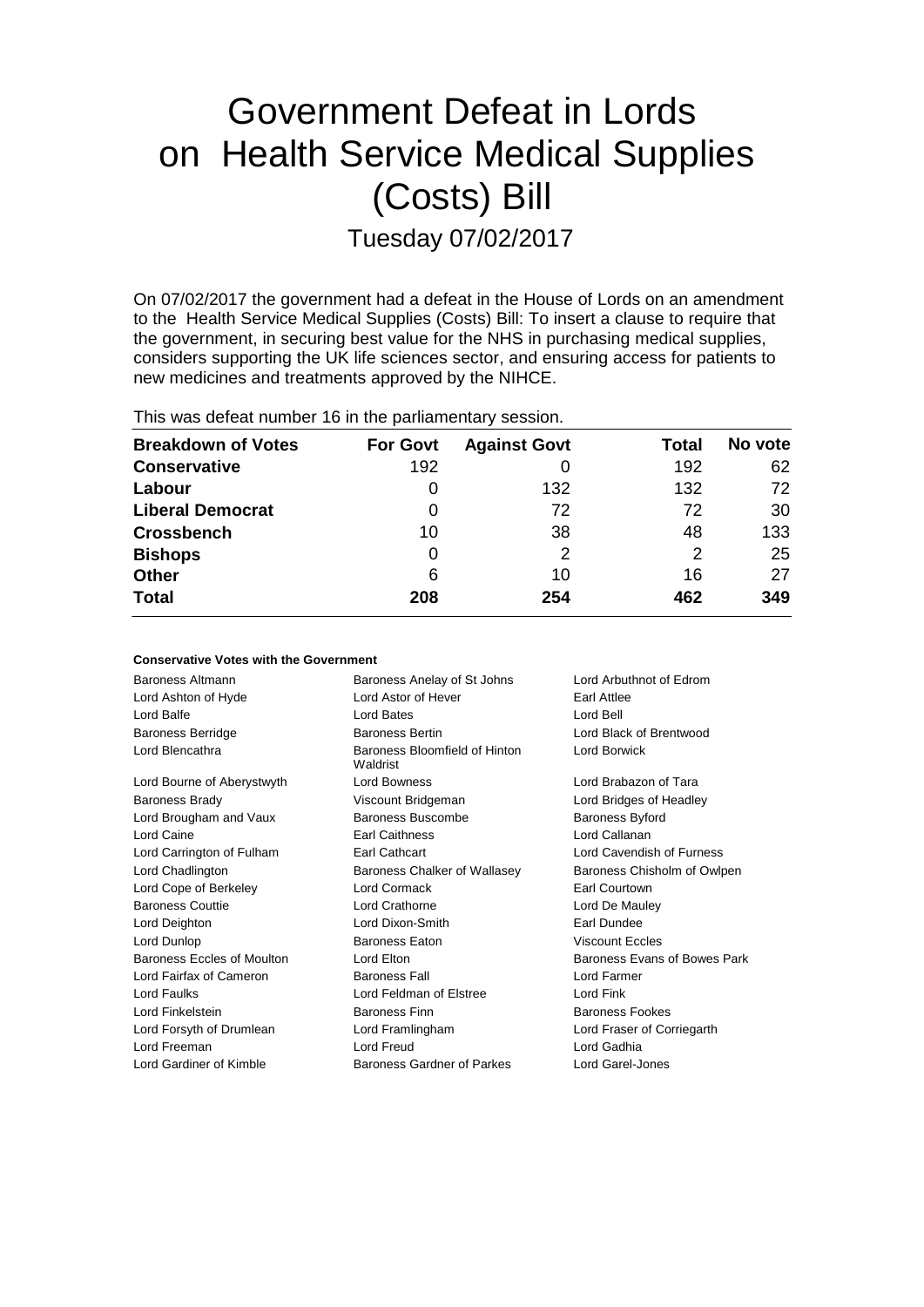Lord Geddes Lord Gilbert of Panteg Lord Glenarthur Lord Gold Baroness Goldie Lord Goodlad<br>
Viscount Goschen Corp Lord Hamilton of Epsom Lord Havward<br>
Lord Havard Lord Hamilton of Epsom Lord Havward Baroness Helic Lord Henley Lord Hill of Oareford Baroness Hodgson of Abinger Lord Hodgson of Astley Abbotts Earl Home Baroness Hooper Lord Horam Lord Howard of Rising Lord Howard of Lympne **Earl Howe** Earl Howe **Lord Howell of Guildford** Lord Hunt of Wirral **Lord James of Blackheath** Baroness Jenkin of Kennington Lord Jopling Lord Keen of Elie Lord King of Bridgwater Lord Kirkham Lord Kirkhope of Harrogate Lord Lamont of Lerwick Lord Lang of Monkton Lord Lansley Lord Leigh of Hurley Lord Lexden Earl Lindsay Lord Lingfield Earl Liverpool Lord Livingston of Parkhead Marquess of Lothian Lord Lupton Lord MacGregor of Pulham Market Lord Mackay of Clashfern Lord Magan of Castletown Lord Mancroft **Baroness Manzoor** Lord Marland Lord Marlesford Lord McInnes of Kilwinning Baroness McIntosh of Pickering Baroness Mobarik Baroness Mobaric Duke of Montrose Baroness Morris of Bolton Lord Moynihan Lord Naseby Baroness Noakes Lord Norton of Louth Lord O'Shaughnessy Baroness O'Cathain Baroness Oppenheim-Barnes Lord Patten Lord Patten of Barnes **Baroness Pidding Lord Polak** Lord Popat Lord Porter of Spalding Lord Price Lord Prior of Brampton **Communist Constructs** Lord Rana Baroness Rawlings **Baroness Rawlings** Baroness Redfern Lord Renfrew of Kaimsthorn Lord Ribeiro Viscount Ridley Lord Risby Lord Robathan Lord Rose of Monewden Lord Rotherwick Lord Ryder of Wensum Lord Saatchi Lord Sassoon Baroness Scott of Bybrook Baroness Seccombe Earl Selborne Lord Selsdon Baroness Shackleton of Belgravia Baroness Sharples Lord Sheikh Baroness Shephard of Northwold Lord Sherbourne of Didsbury Baroness Shields Lord Shinkwin Earl Shrewsbury Lord Skelmersdale Lord Smith of Hindhead Lord Spicer Communication Control Baroness Stedman-Scott Lord Sterling of Plaistow Baroness Stowell of Beeston Lord Strathclyde Baroness Stroud Baroness Sugg Lord Suri Lord Taylor of Holbeach Lord Tebbit Lord Trefgarne Viscount Trenchard Lord Trimble Lord True Lord Tugendhat **Viscount Ullswater** Baroness Vere of Norbiton Baroness Verma Lord Vinson Lord Wakeham Baroness Warsi Lord Wasserman Lord Wei Duke of Wellington **Baroness Wheatcroft Lord Whitby** Baroness Williams of Trafford Lord Young of Cookham Viscount Younger of Leckie

Lord Hamilton of Epsom Lord Hayward<br>
Lord Henley Lord Hill of Oa

Baroness Neville-Rolfe **Baroness Newlove** Baroness Newlove **Baroness Nicholson of Winterbourne** 

#### **Conservative Votes against the Government**

#### **Labour Votes with the Government**

#### **Labour Votes against the Government**

Baroness Andrews Lord Bassam of Brighton Lord Berkeley Lord Bhattacharyya **Baroness Billingham** Baroness Blackstone Baroness Blood **Lord Blunkett** Lord Boateng Lord Boateng Lord Bragg Lord Brooke of Alverthorpe Lord Brookman Lord Campbell-Savours Lord Carter of Coles Lord Cashman Baroness Chakrabarti Lord Christopher Lord Clark of Windermere Lord Clarke of Hampstead Baroness Corston Baroness Cassets Baroness Crawley

Baroness Adams of Craigielea Lord Allen of Kensington Lord Anderson of Swansea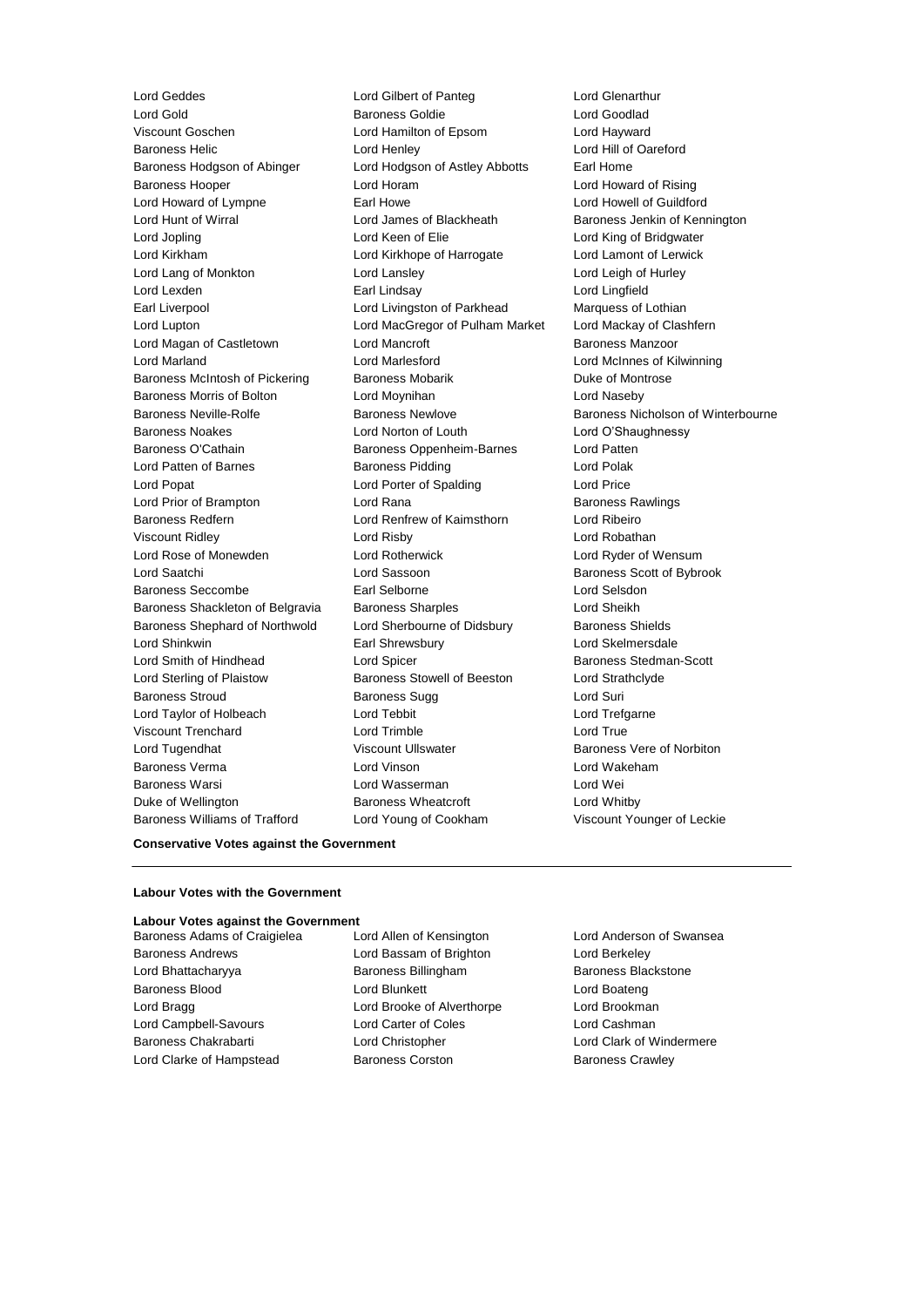Lord Darling of Roulanish Lord Davies of Oldham Lord Davies of Stamford Baroness Dean of Thornton-le-Fylde Baroness Donaghy Lord Donoughue Lord Elder Lord Evans of Watford Baroness Farrington of Ribbleton Lord Faulkner of Worcester Lord Foster of Bishop Auckland Lord Foulkes of Cumnock Baroness Gale Lord Giddens Lord Glasman Lord Gordon of Strathblane Baroness Goudie Lord Grantchester Lord Grocott Lord Hain Viscount Hanworth Lord Harris of Haringey Lord Harrison Lord Haughey Baroness Hayter of Kentish Town Baroness Healy of Primrose Hill Baroness Henig Lord Hollick Lord Howarth of Newport Baroness Howells of St Davids Lord Howie of Troon **Baroness Hughes of Stretford** Lord Hughes of Woodside Lord Hunt of Chesterton Lord Hunt of Kings Heath Lord Hutton of Furness Lord Jones **Baroness Jones of Whitchurch** Lord Jordan Lord Jordan Baroness Jowell **Lord Lord Judd** Lord Lord Lord Kennedy of Southwark Lord Kestenbaum Lord Kinnock Baroness Kinnock of Holyhead Lord Knight of Weymouth Baroness Lawrence of Clarendon Lord Lea of Crondall Lord Lennie Baroness Liddell of Coatdyke Lord Lipsey Baroness Lister of Burtersett Lord Livermore Lord Lympne Lord Macdonald of Tradeston Lord MacKenzie of Culkein Baroness Mallalieu Baroness Massey of Darwen Lord McAvoy Lord McConnell of Glenscorrodale Baroness McDonagh Baroness McIntosh of Hudnall Lord Mendelsohn Lord Monks **Lord Morris of Handsworth** Baroness Morris of Yardley Lord Morris of Aberavon Lord Murphy of Torfaen Lord O'Neill of Clackmannan Lord Patel of Bradford Lord Pendry Lord Ponsonby of Shulbrede Lord Prescott **Baroness Prosser** Cord Puttnam Baroness Quin **Lord Radice** Lord Radice **Lord Reading** Lord Reid of Cardowan Lord Robertson of Port Ellen Lord Rooker Lord Rosser **Lord Rowlands Baroness Royall of Blaisdon** Lord Sawyer Baroness Sherlock Viscount Simon Baroness Smith of Gilmorehill Baroness Smith of Basildon Lord Snape Lord Soley Lord Stevenson of Balmacara Lord Stone of Blackheath Baroness Symons of Vernham Dean Baroness Taylor of Bolton Lord Tomlinson Lord Touhig **Lord Triesman** Lord Triesman **Lord Tunnicliffe** Baroness Warwick of Undercliffe Lord Watson of Invergowrie Lord Watts Lord West of Spithead **Baroness Wheeler** Baroness Whitaker Lord Williams of Elvel Lord Wills Lord Young of Norwood Green

#### **Liberal Democrat Votes with the Government**

#### **Liberal Democrat Votes against the Government** Lord Addington Lord Alderdice Baroness Bakewell of Hardington

Baroness Barker **Communist Baroness Benjamin** Lord Beith **Baroness Benjamin** Baroness Bonham-Carter of Yarnbury Baroness Bowles of Berkhamsted Lord Bradshaw Baroness Brinton **Lord Bruce of Bennachie** Baroness Burt of Solihull Lord Campbell of Pittenweem Lord Chidgey Lord Clement-Jones Lord Cotter **Lord Lord Dholakia** Baroness Falkner of Margravine Baroness Featherstone Lord Foster of Bath Lord Fox Baroness Garden of Frognal Lord German Lord Goddard of Stockport Baroness Hamwee Baroness Humphreys Lord Hussain Baroness Hussein-Ece **Baroness Janke** Baroness Janke **Baroness Jolly** Lord Kirkwood of Kirkhope **Baroness Kramer Baroness Kramer** Lord Lee of Trafford Lord Lester of Herne Hill **Baroness Ludford Lord Maclennan of Rogart** Baroness Maddock Lord Marks of Henley-on-Thames Lord McNally Lord Newby Baroness Northover Lord Oates Lord Paddick Baroness Parminter Baroness Pinnock

Mandeville